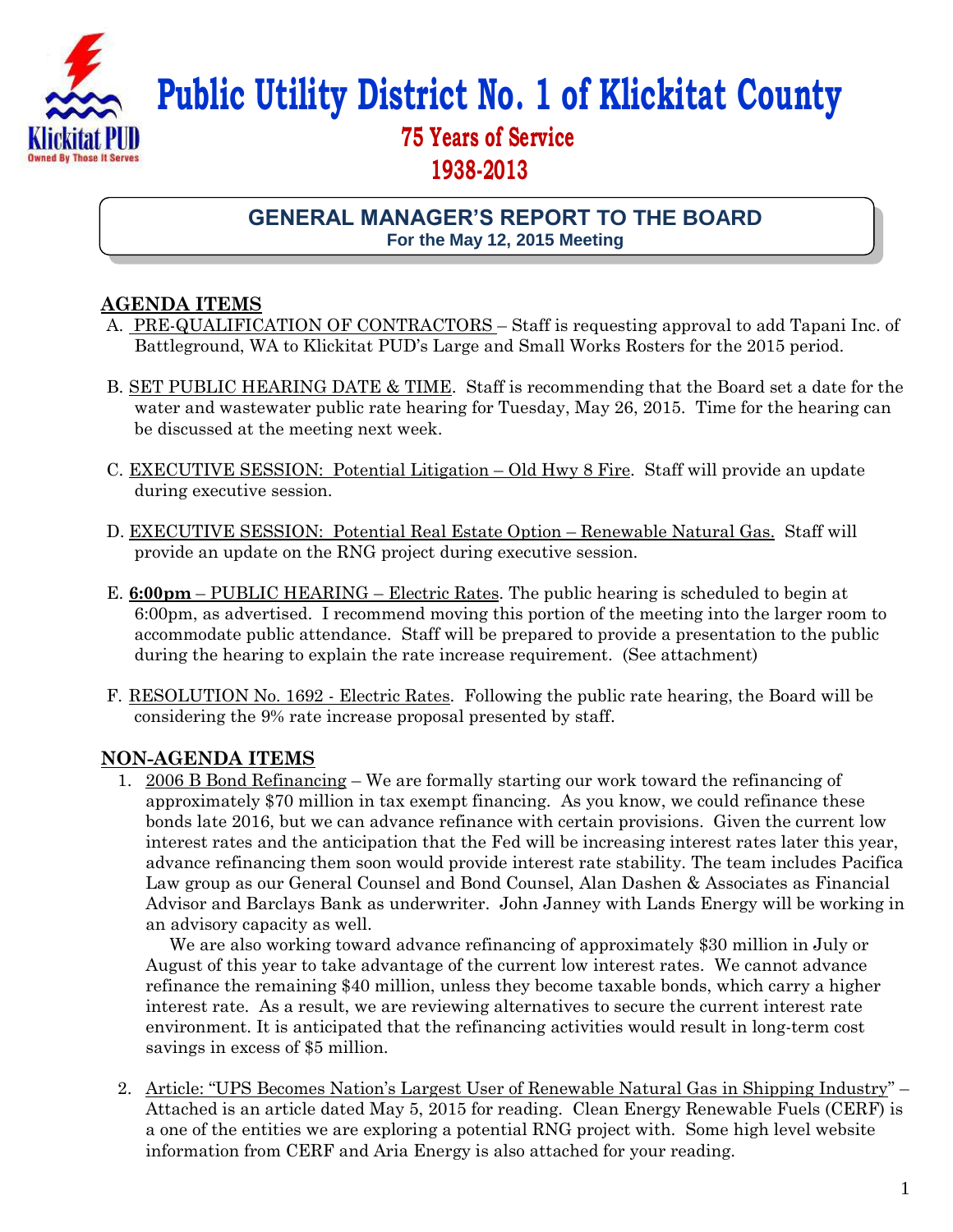

# **KPUD Board** of Commissioners

 $X$  Action Item \_\_ Discussion Item

\_\_ Department Report

\_\_ Bid Opening

\_\_ Public Hearing \_\_ Other

Agenda Item Cover Sheet

**Commission Meeting Date:** May 6, 2015 **Commission Agenda Item:** Public Electric Rate Hearing **Submitted By:** Jim Smith, General Manager **Recommendation:** Review and discuss Cost of Service Analysis (COSA) and financial forecasts presented by staff to provide background for public input. **Motion for Consideration:** None.

**History:**

## **Cost of Service Analysis (COSA) and Rate Study**

The Board reviewed the second draft of the COSA performed by EES Consulting at the March 24, 2015 public meeting. Staff completed revisions as requested and we discussed the second draft at the April 14<sup>th</sup> public meeting. The only changes from the second draft to the final draft surround rate recommendations. The final COSA electric rate across the board increase is 3.3%.

The COSA focuses on our Transmission and Distribution (T&D) business only. It is exclusive of the various business lines the District operates. Those impacts are addressed in the overall financials of the District to be discussed after the COSA discussion. As such, our McNary Hydro project is included in the COSA as it is part of the wholesale supply of power to our customers. Excluded are: H.W. Hill Landfill Gas facility, White Creek Wind I and our 230 kV business line.

The EES report concludes that electric rate adjustments that add 3.6% to our retail electric rates are warranted. It further states that our current rate structure is accurately allocating costs to individual rate classes. It goes on to recommend that over time, the District may want to consider increasing our base fees and demand related charges. It is important to note that in the results of COSA in both the "100 demand" and the "minimum system" approaches, the numbers are as a result of internal cost analysis, not external market forces. By that I mean that issues such as the potential increase in the cost of capacity related wholesale power resources are NOT in their analysis. Specifically, the demand numbers do not include potential changes to the value of capacity.

As per past COSA studies, our cost allocation suggests that although likely within the range of accuracy, there could be room to adjust general service and irrigation rates over time more than residential rates.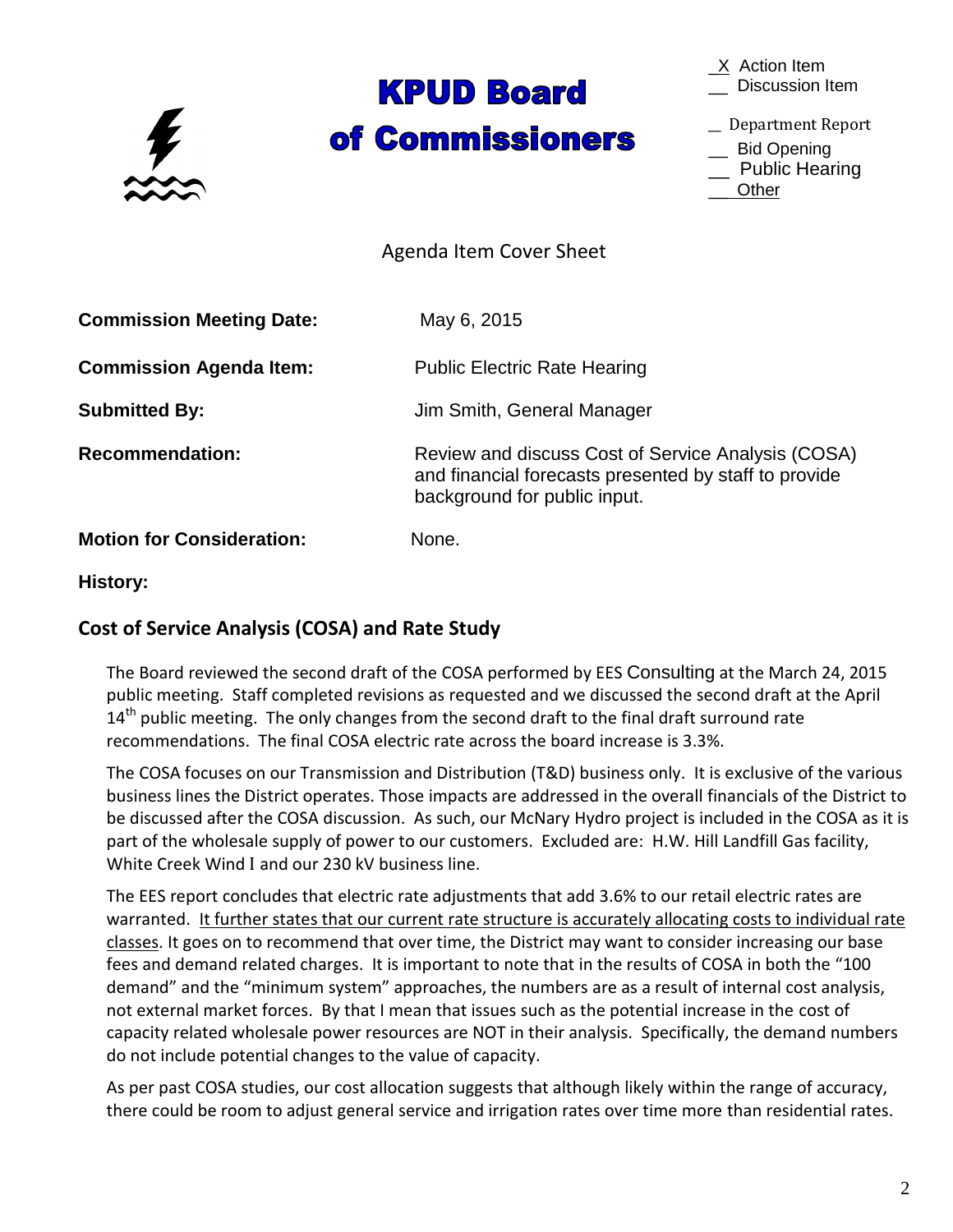Based on the COSA and other input, I would recommend the following:

- o Any rate increase be consistent for all rate classes.
- $\circ$  Increases to each component (demand, energy and base fees) be evenly applied as well. think shifting costs to demand at this time is premature. I also think that by increasing the demand portion and decreasing the energy charge portion of a bill provides less price signaling for conservation of energy. That is counter to many of our programs. BPA has not shifted their cost structure with respect to demand for full requirement customers.
- $\circ$  We have discussed base fees and the potential impacts of distributed generation. I believe at this time we should be exploring a "value of the Transmission and Distribution (T&D) system" approach to properly price our infrastructure in the future. That could be in the form of a T&D rate or even a demand charge for residential customers. I believe that now is not the time to implement these ideas given current legislation, but we should be looking at this type of mechanism rather than increasing base fees moving forward.
- $\circ$  Some food for thought is that a base fee that represents the cost of the account and metering, along with a T&D charge, could more accurately allocate costs to small and large customers equitably. A base fee is applied equally to customers in a rate class regardless of the power usage of individual customers. In the COSA, the "100% demand" base fee is composed of account charges only for reference. For a residential customer, that base fee is \$8.60.
- $\circ$  I also don't see large behavioral changes with respect to demand as a result of the demand charges we currently apply, and is a very controversial / misunderstood charge. For example, the majority of our irrigators are not demand charge driven. Large irrigators run 24 / 7 for water rights reasons. We already have a Time of Use irrigation rate, and there does not appear to be a large shift in usage to low load hours, with their lower energy and demand charges.
- $\circ$  We could consider moving the irrigation annual minimum charge to a monthly base charge, versus an annual minimum in the future.

The rate sheets to be presented will reflect these recommendations, although the 3.3% is modified as per the following discussion.

### **Financial Projections 2015 – 2017**

The COSA study looks at purely the cost of operating our traditional electric Transmission and Distribution (T&D) business that supplies power to our rate payers. In addition to serving our customer directly, we have developed other business lines over the past 20 years. These are White Creek Wind I, H.W. Hill Landfill Gas generation facility and the 230 kV business line. Ultimately, our rates and these business lines together must be sustainable. Therefore, any electric rate setting must include these financials, not just the COSA.

As you are aware, there have been significant declines to the forward price curves for electric power since 2009, and these declines have not just affected the Pacific Northwest. This timeframe has extended long enough now that even contracts to sell power and Renewable Energy Credits (RECs) obtained in 2009 – 2012 have expired and more will be expiring the end of 2016. Recently there have also been significant declines in future prices. This is in spite of low water forecasts for the Columbia River System and winter time temperatures.